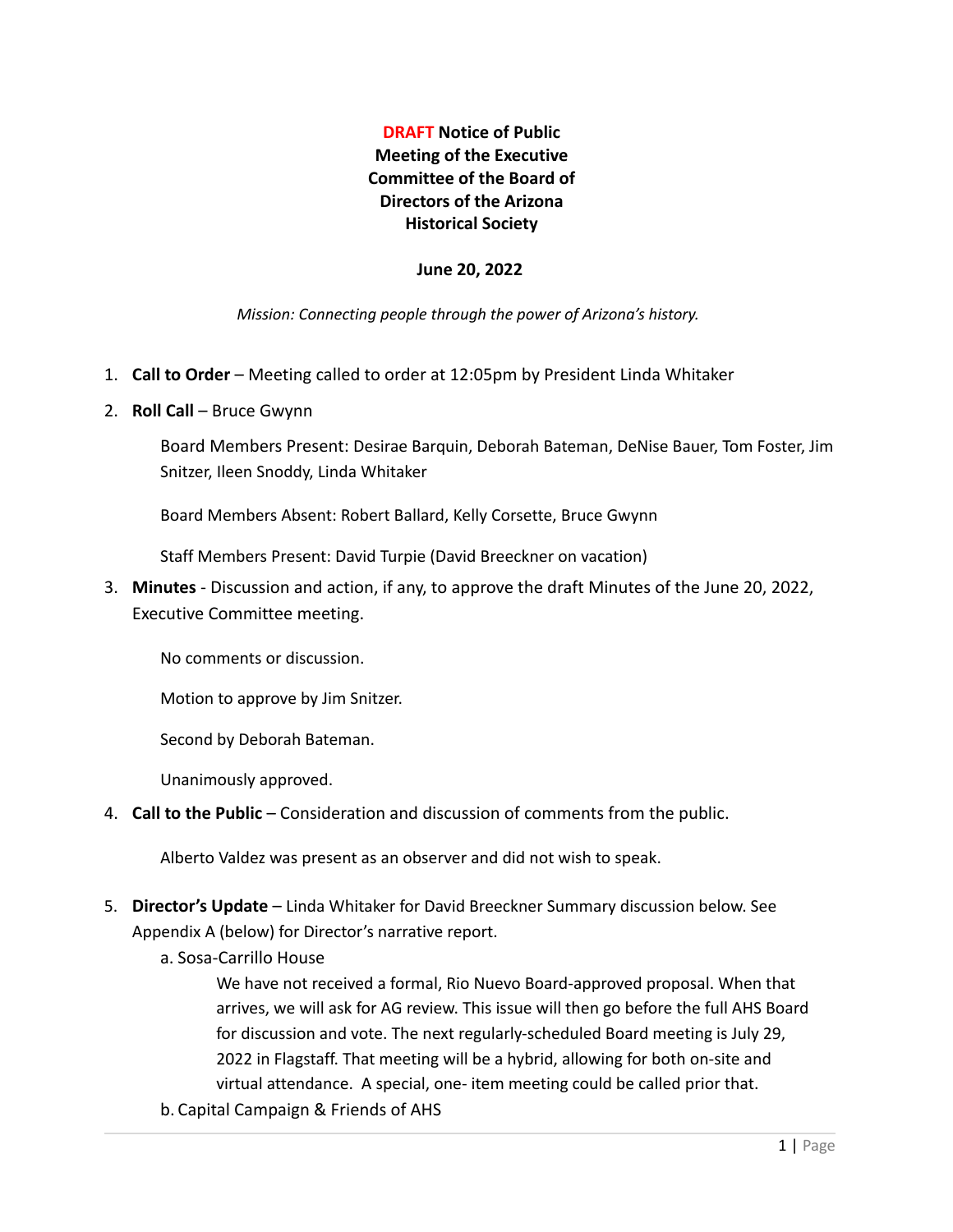The six-month contract will reflect recommendations from the Philanthropic Group Feasibility Study. It entails purchasing the services of a registered state contractor and providing the budget and timeline for implementing study recommendations to prepare for the Capital Campaign's launch. This is the operational and legal mechanism for drawing down a gift fund (non-tax-payer money) approved by the AHS Board in 2020 and set aside for professional fundraising. Staff was charged with writing the contract and negotiating timeline and deliverables.

AG's review for compliance is pending. Procurement also needs to approve the single vendor (Friends of AHS, Inc.) request as well the \$200,000 budget before posting it. This is a purchasing contract, considered by the State to be confidential. Once posted, this document becomes public and will be circulated to every Board member. The Board will use this purchase agreement to monitor outcomes, expenditures and determine next steps.

Conversation which ensued:

- **Ileen Snoddy** posed questions related to transparency and conflict of interest: Who sits on the Friends Board? How does someone get on that Board? How many staff does Friends intend to hire? What are state rules about hiring former State employees or having them serve on the Friends Board? Why has no one seen a proposal from Friends? Where are the Friends Board meeting minutes? Did the Director recuse himself when Friends voted to approve the contract language?
- **Linda Whitaker**: I will request a list of current members of the Friends Board and will circulate this to the committee. Note this is a Board in transition and a number of changes are expected in the near future. No Friends meeting minutes or Board members list have been posted because Friends has no website. Bylaws have been adopted but not posted for the same reason. A Friends website is essential.

Friends has a fixed budget. They determine who/how many to hire. Here is the link that to the State Empl[o](https://hr.az.gov/sites/default/files/SPS%20Employee%20Handboook.%2008.17.18%20PDF.pdf)yee Handbook that outlines conflict of interest for former employees.

[https://hr.az.gov/sites/default/files/SPS%20Employee%20Handboook.](https://hr.az.gov/sites/default/files/SPS%20Employee%20Handboook.%2008.17.18%20PDF.pdf) [%2008.17.18%20PDF.pdf](https://hr.az.gov/sites/default/files/SPS%20Employee%20Handboook.%2008.17.18%20PDF.pdf) See pages 8-9.

AHS has representation on the Friends Board to provide information for those unfamiliar with State government and to facilitate peer to peer communication. The Director also sits on Friends as a voting member because he has a fundraising responsibility and is expected to inform Friends of agency needs and where fundraising fits in the strategic plan. He has stated that he recused himself during the Friends vote to accept the contract terms. This will be reflected in the upcoming May minutes of Friends, but these minutes are still awaiting review and approval by Friends at their June meeting.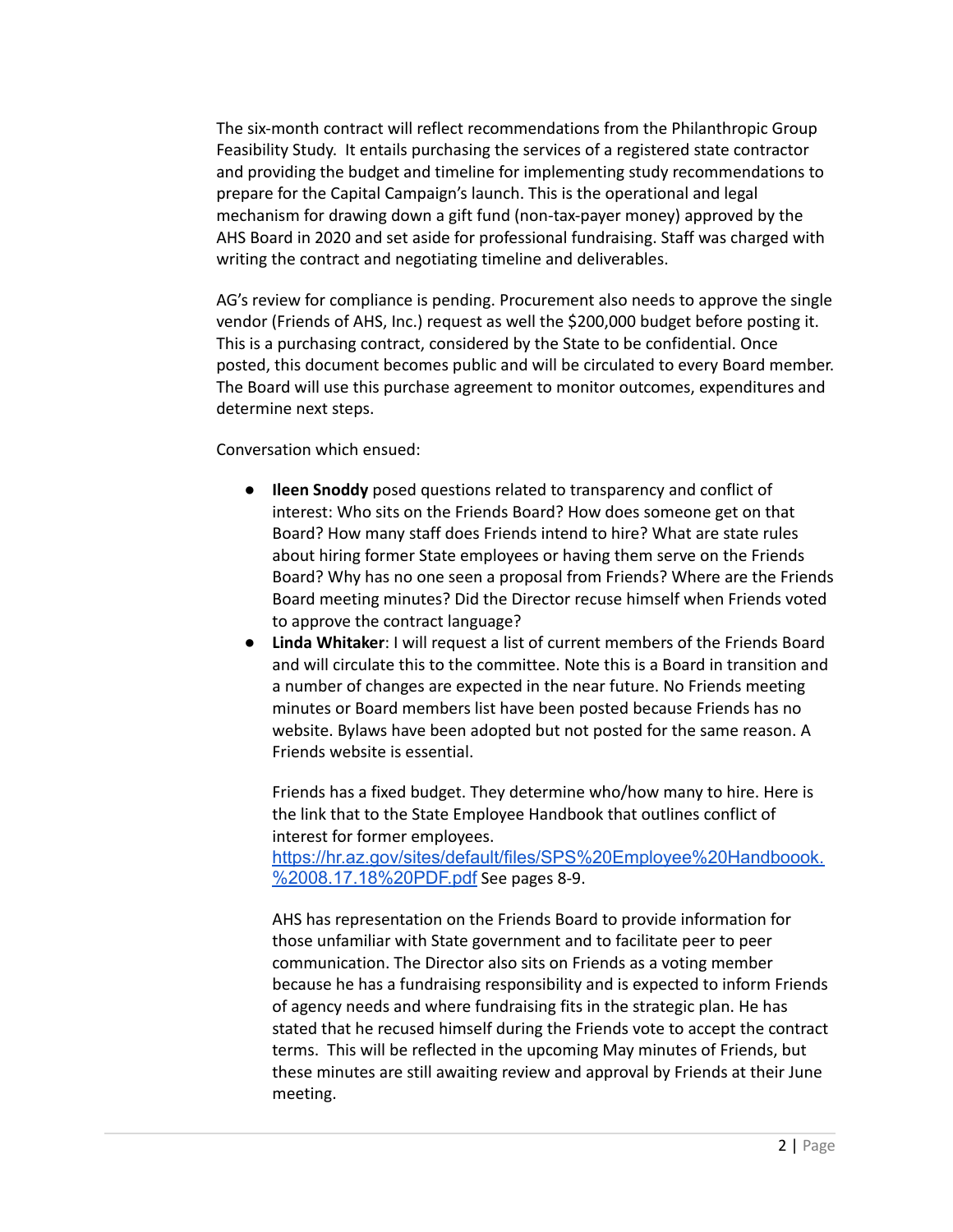There is no formal proposal from Friends to be reviewed by AHS. AHS is developing a contract for services through state procurement. The RFP (contract) is a purchase agreement for Friends' fundraising services, as such AHS generates the contract terms for timelines and deliverables.

**Tom Foster**: The meetings of NPOs are public - some will post meeting minutes while others make meeting minutes available upon request.

**Deborah Bateman**: A former AHS employee is currently serving as Treasurer of Friends as a volunteer, uncompensated and on her own time.

c. Flagstaff collections transfer

See Director's Update.

d. Grants: AZ Humanities, AZ State Parks

See Director's Update.

e. Support groups: NAPHS, Tucson

David has received NAPHS response to support group proposal. There is a new support group emerging in Tucson.

### 6. **Status of the Board: Scheduled Meetings**

a. June 29, 2022 – State Board Meeting.

This meeting is being planned as an in-person event in Flagstaff. It will be a hybrid meeting, with the option for the Board and members of the public to attend virtually. Currently, approximately 7-10 members from NAPHS and Northern Chapter are expected to attend. All members of the AHS Board who wish to attend are requested to RSVP with David Breeckner.

b. September 30, 2022 – State Board Meeting.

This is the Annual Meeting of AHS. This meeting is being planned as an in-person event in Tempe. It will be a hybrid meeting, with the option for the Board and members of the public to attend virtually. AHS will complete the day with a guided tour of the back collections area, which it will also live-stream for online audiences. All members of the AHS Board who wish to attend are requested to RSVP with David Breeckner.

#### 7. **Status of the Board: Nominating Committee**

Deborah Bateman will chair this committee. She has asked Robert Ballard and Linda Elliot Nelson to serve. First meeting is June 27.

#### 8. **Status of the Board: Finance Committee**

**Jim Snitzer** is recruiting new members to replace two volunteers who completed their one-year commitment. Valerie Welsh-Tahbo has requested to come off this committee due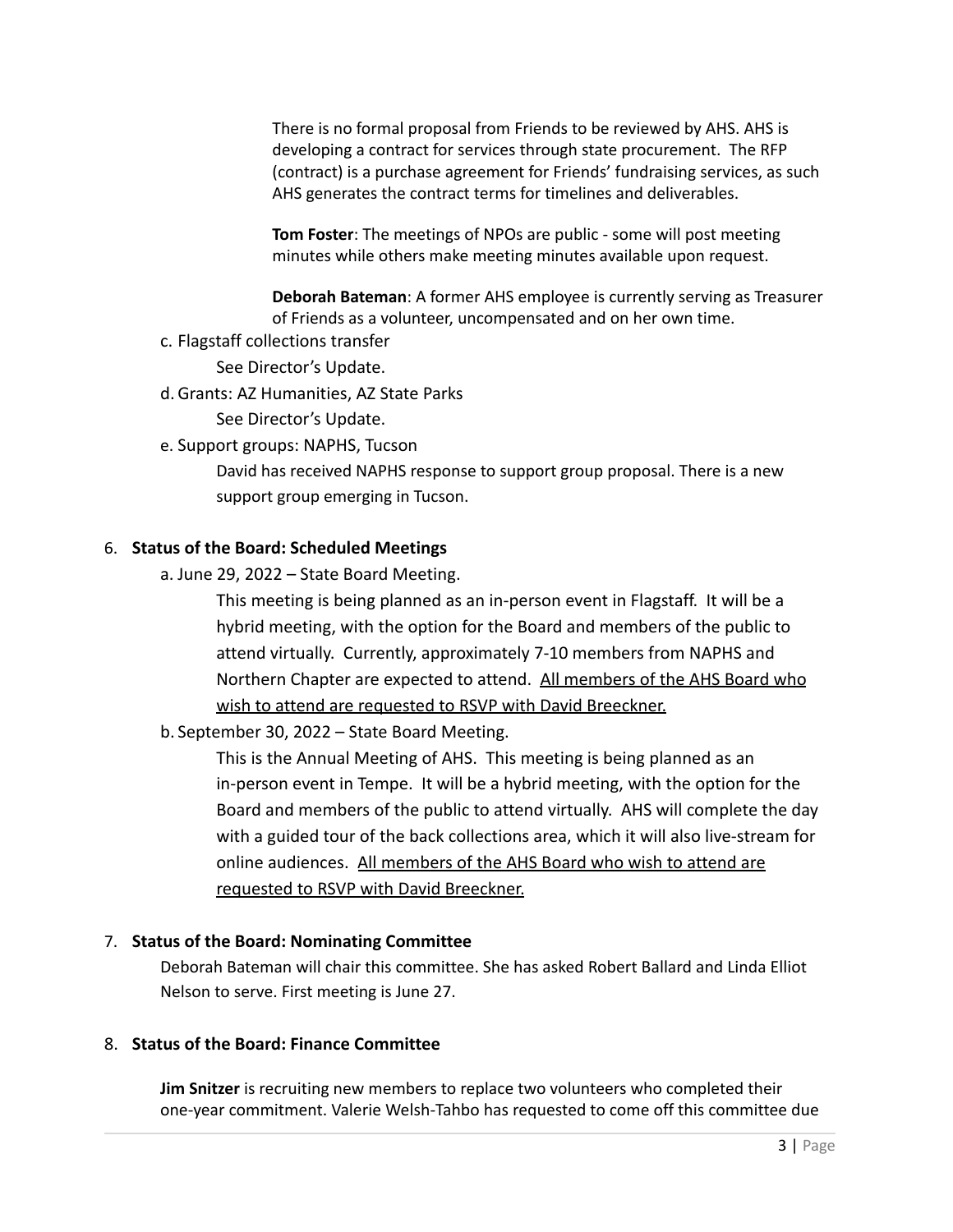to her busy schedule. Jim needs but has not received financial reports for April and May and is awaiting updates regarding the 2023-24 budget proposal. (The monthly reports are done but not circulated.) Linda will follow-up with David.

- 9. **Announcements** and other matters for consideration in future board or committee meetings.
	- **Ileen Snoddy** reported on the successful Juneteenth celebration at the Heritage Center where SRP was a key sponsor. Over 200 people registered. The crowd was enthusiastic and engaged. She suggested Tucson as a site for next year.
	- **DeNise Bauer** reported that the Buildings and Property Committee met and plan to travel to Yuma in the fall for a tour of the Sanguinetti House and Gardens.

### Executive Committee Schedule: Noon and Virtual unless announced otherwise

Click the date to register for the meeting All meetings are hosted are live-streamed via Zoom

[July 25, 2022](https://us02web.zoom.us/meeting/register/tZIlc-mgrjorE9f-DnMYrwBZcCsf9PiM63a0) [August 22, 2022](https://us02web.zoom.us/meeting/register/tZIlc-mgrjorE9f-DnMYrwBZcCsf9PiM63a0) [September 26, 2022](https://us02web.zoom.us/meeting/register/tZIlc-mgrjorE9f-DnMYrwBZcCsf9PiM63a0) [October 24, 2022](https://us02web.zoom.us/meeting/register/tZIlc-mgrjorE9f-DnMYrwBZcCsf9PiM63a0) [November 28, 2022](https://us02web.zoom.us/meeting/register/tZIlc-mgrjorE9f-DnMYrwBZcCsf9PiM63a0) [\\*December 19, 2022](https://us02web.zoom.us/meeting/register/tZIlc-mgrjorE9f-DnMYrwBZcCsf9PiM63a0) (tentative)

Upcoming AHS Board Meetings: Noon and Virtual unless announced otherwise

Click the date to register for the meeting All meetings are hosted are live-streamed via Zoom [July 29, 2022](https://us02web.zoom.us/meeting/register/tZIpceCoqT4qGdXqHaGVt1rlDL6JvWFbfB62) – possible in-person, Flagstaff [September 30, 2022](https://us02web.zoom.us/meeting/register/tZwvduytpzgjGtOAQa_mQlsIt1gPGLPjnLVS) - Annual and Board Meeting [\\*November 18, 2022](https://us02web.zoom.us/meeting/register/tZcof--prTMuE9w-sywwarz3qrH3qd1l4BpB), third Friday at noon (tentative)

Adjournment at 12:54pm.

Dated this 23th day of June 2022

Arizona Historical Society

Linda A. Whitaker

## Linda Whitaker, Board President

The Arizona Historical Society does not discriminate on the basis of disability in the administration of its program and services as prescribed by Title II of the Americans with Disabilities Act of 1990, as amended, and Section 504 of the Rehabilitation Act of 1973, as amended. Persons with a disability may request a reasonable accommodation such as a sign language interpreter or alternative formats, by contacting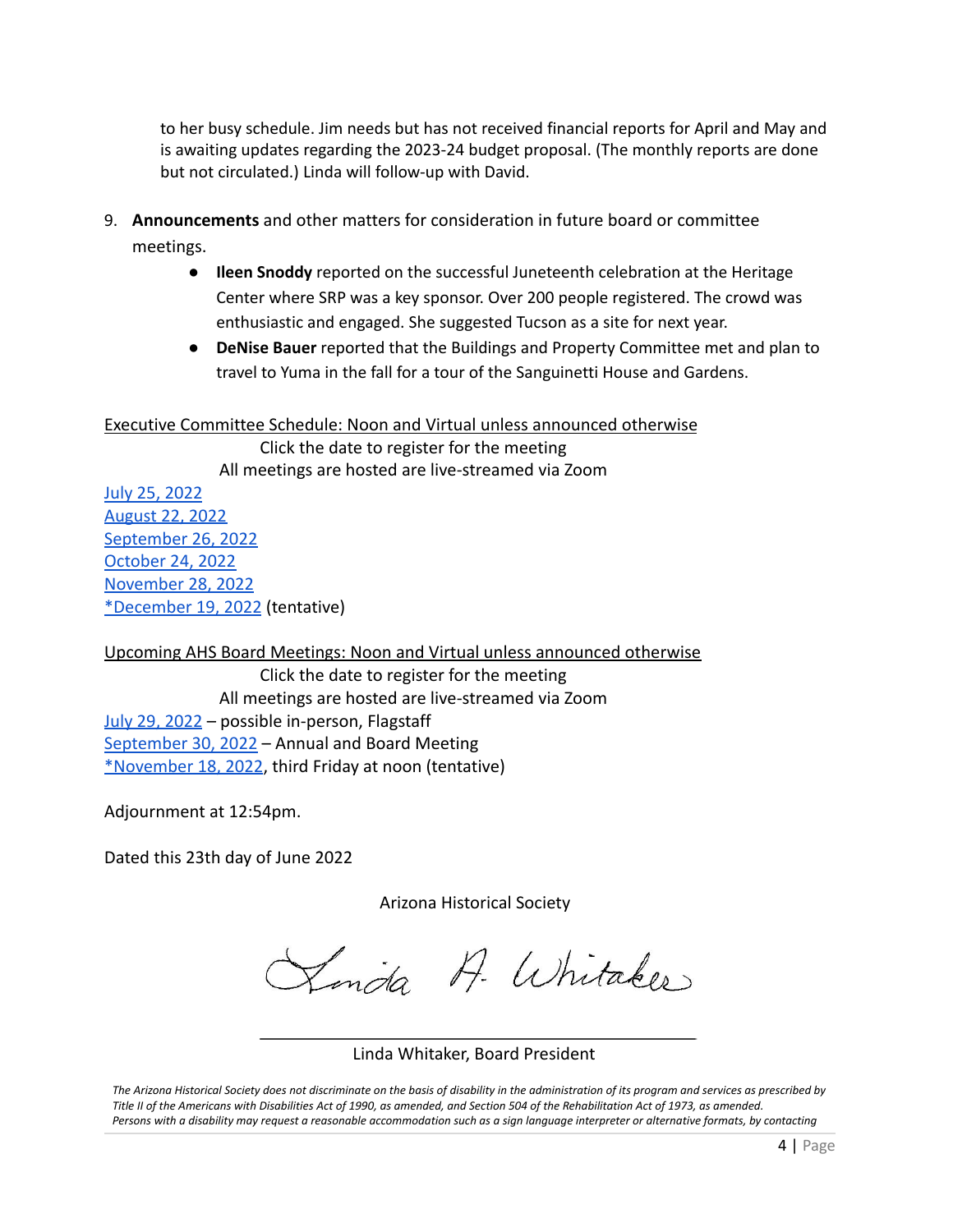AHS Administration at 520-617-1169. Requests should be made as early as possible to allow time to arrange for the accommodation.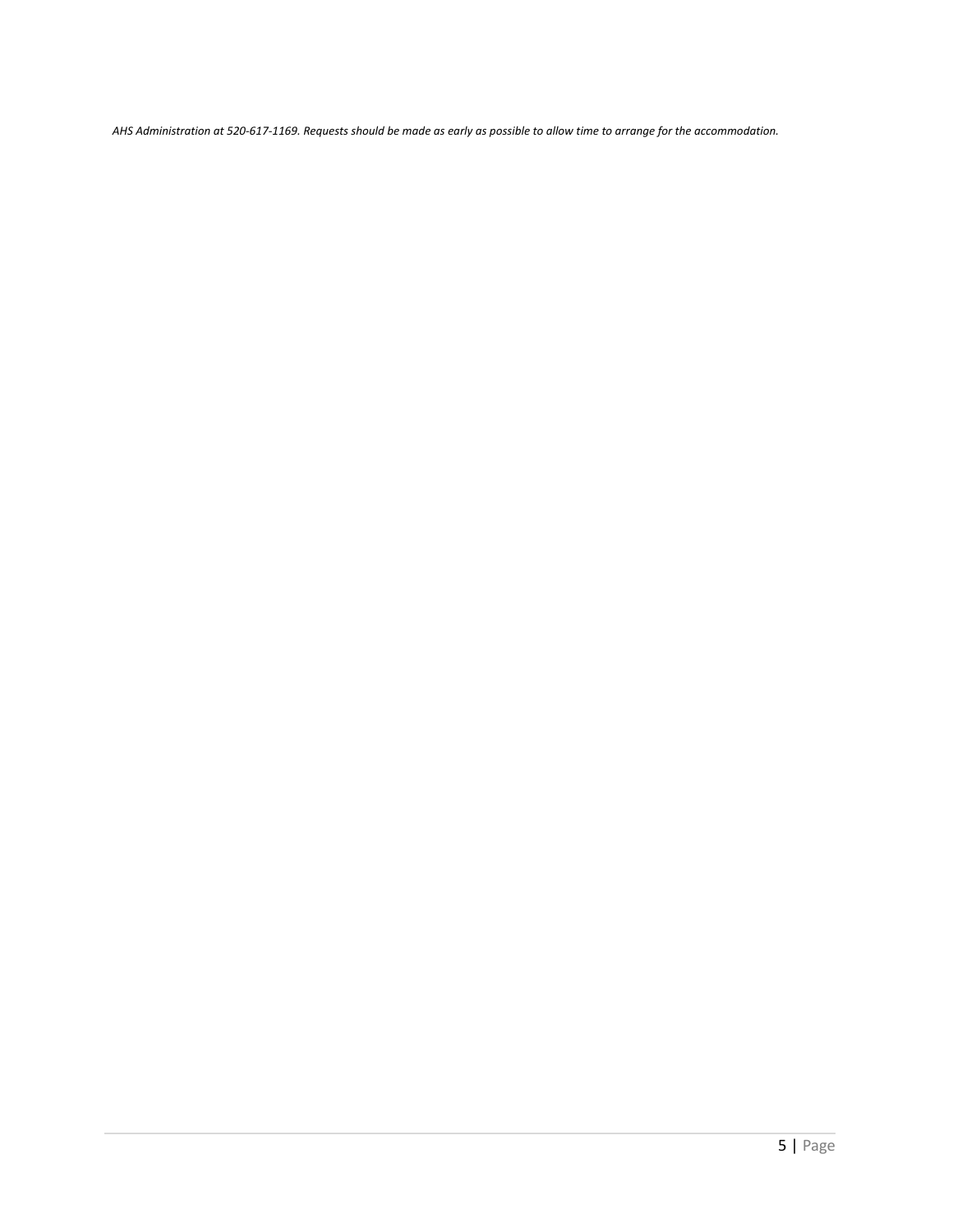### APPENDIX A.

## **Director's Update**

## **Director's Update** – David Breeckner.

a. Sosa-Carrillo House

Rio Nuevo's Executive Committee met on Tuesday, May 24. Although not an action item, their contract and the Restoration Report were discussed. There is still an interest in proceeding. RN promises to have a Purchase Agreement (PA) ready for AHS' review by the end of Friday this week. AHS has discussed terms with RN and has set expectations on the nature of language and scope within the proposed PA.

- The rental agreement with Los Descendientes is set to expire at the end of June.
- RN has requested that contracts be negotiated between AHS and the tenants, with RN self-obligating their compliance with them via dedicated language within the PA.
- AHS is drafting an updated contract for Los Descendientes and Borderlands; this contract includes a clause which stipulates \$1/mo rent for 5 years BUT on the condition of a sale to RN. Otherwise, both parties continue payment at their current rent.

## b. Capital Campaign & Friends of AHS

The terms of the contract, to be run through state procurement and the AG, are ready for review. These were inspired by both the recommended SOW (Scope of Work) offered by F-AHS and by Phoenix Philanthropy in their 2021 Feasibility Study. It specifies \$200,000 for 6-month term with clear end-products and services expected.

Copies of the contract are available to Board members upon request. An NDA is available and must be signed by any reviewing Board member to ensure compliance with State procurement. Any Board member who wishes to review the full contract please speak with David Breeckner.

c. Flagstaff collections transfer

AHS staff members will be arriving to Flagstaff on Monday, 6/20 to transfer AHS collections from 4 Conex containers to several moving vans for transport to Tempe. AHS will be using its two vans and has rented two 26 ft UHaul vans.

In attendance will be Rebekah Tabah, Nate Samoriski, and Jace Dostal